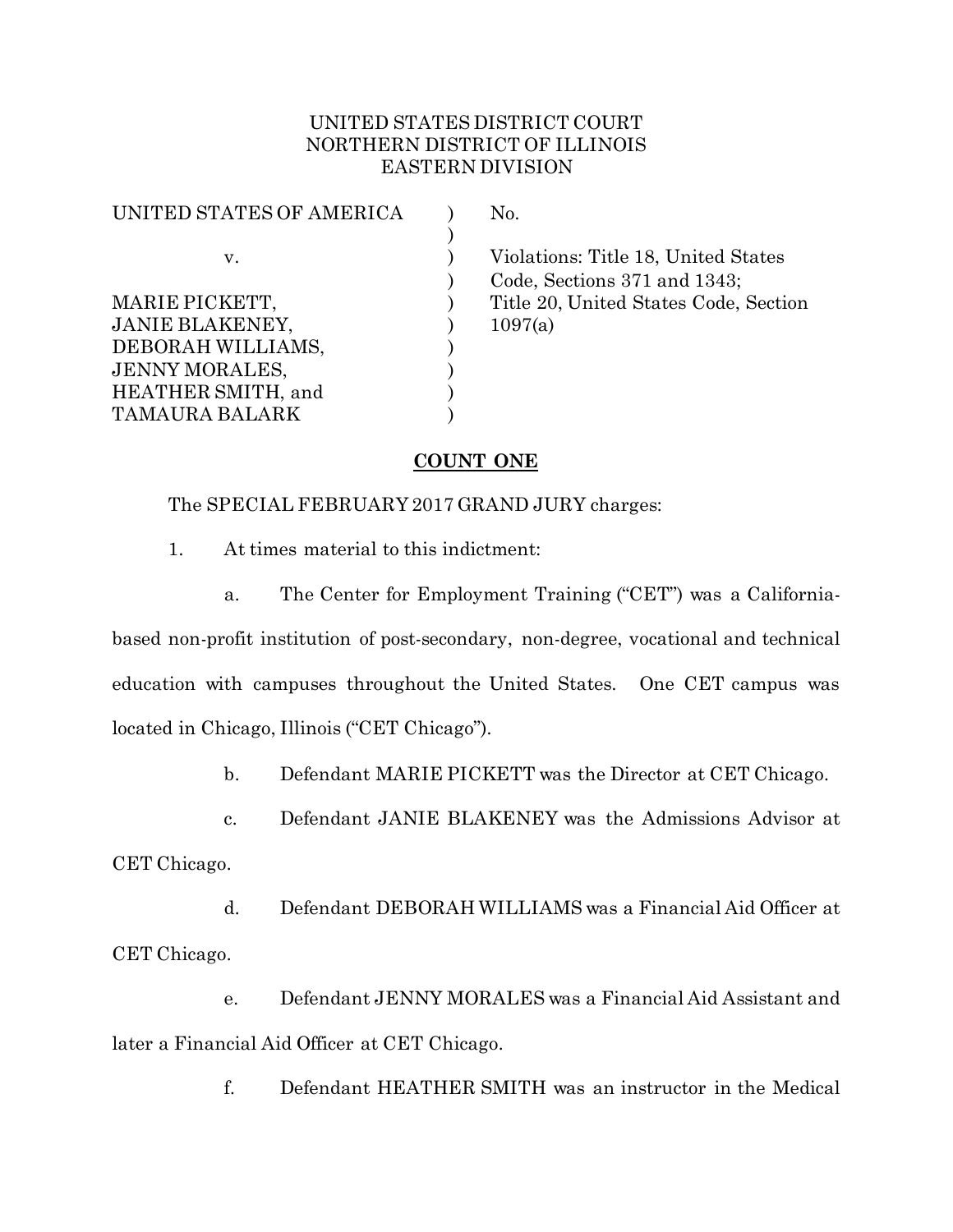Assistant Program at CET Chicago.

g. Defendant TAMAURA BALARK was an instructor in the Medical Assistant Program at CET Chicago.

h. The United States Department of Education ("DOE") was a federal executive department charged with administering the laws of the United States relating to post-secondary education. One of the DOE's responsibilities was to administer Title IV of the federal Higher Education Act of 1965, as amended (20 U.S.C. §§ 1070-1099c-2) ("Title IV").

i. In administering Title IV programs, the DOE provided students enrolled in eligible post-secondary educational institutions—that is, institutions certified and approved by the DOE to participate in Title IV programs—with various forms of financial aid, including federal grants and loans. Title IV grants included Federal Pell Grants and Federal Supplemental Educational Opportunity Grants, and Title IV loans included the William D. Ford Federal Direct Loan Program.

j. Title IV grants assisted eligible low-income students in meeting costs of post-secondary education. Pell Grants were paid directly to participating educational institutions, which then credited the funds to the student's tuition account or disbursed the funds to the student.

k. The William D. Ford Federal Direct Loan Program was the Title IV federal student loan program under which eligible students and parents borrowed directly from the DOE at participating schools. Direct Subsidized Loans, Direct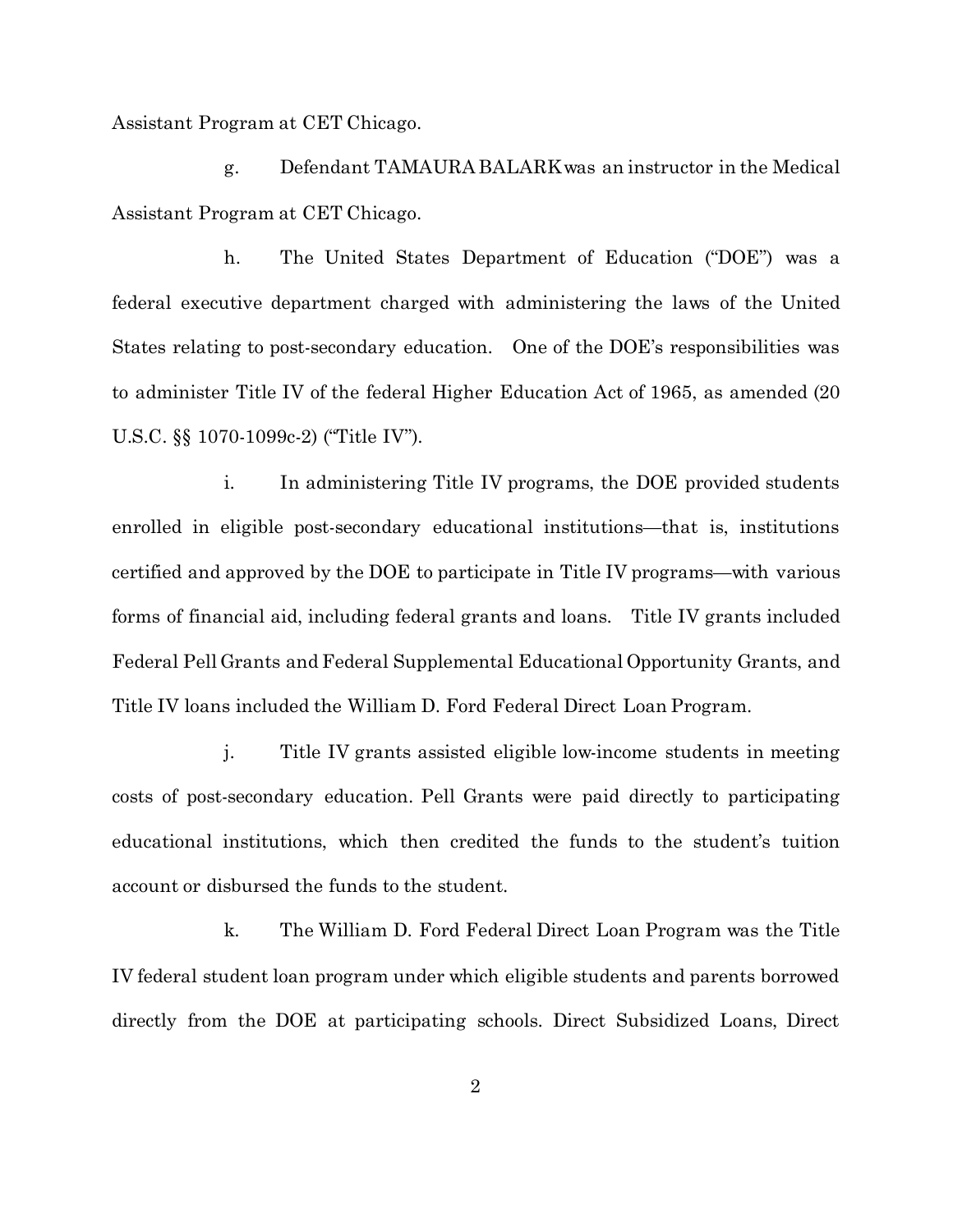Unsubsidized Loans, Direct PLUS Loans, and Direct Consolidation Loans were types of Title IV Direct Loans.

l. All Title IV financial aid was funded, guaranteed or insured by the federal government in accordance with Title IV and federal regulations implementing Title IV.

m. To be certified by the DOE as eligible to participate in Title IV programs, a post-secondary educational institution was required to: (a) be licensed by a state; (b) be accredited by an agency recognized by the DOE; (c) be a college or a community college or offer programs to prepare students for gainful employment in a recognized occupation; (d) maintain standards of financial responsibility; and (e) enter into a written Program Participation Agreement with the DOE.

n. CET and CET Chicago were accredited by the Accrediting Commission for Schools, Western Association of Schools and Colleges, and later by the Council on Occupational Education, both of which were accreditation agencies recognized by the DOE.

o. As a condition of accreditation, CET and CET Chicago were required to meet certain benchmarks regarding placement of graduating students in relevant employment and also to submit accurate and verifiable employment program placement data each year.

p. Federal regulations required a participating educational institution to maintain documentation relating to its students' eligibility for Title IV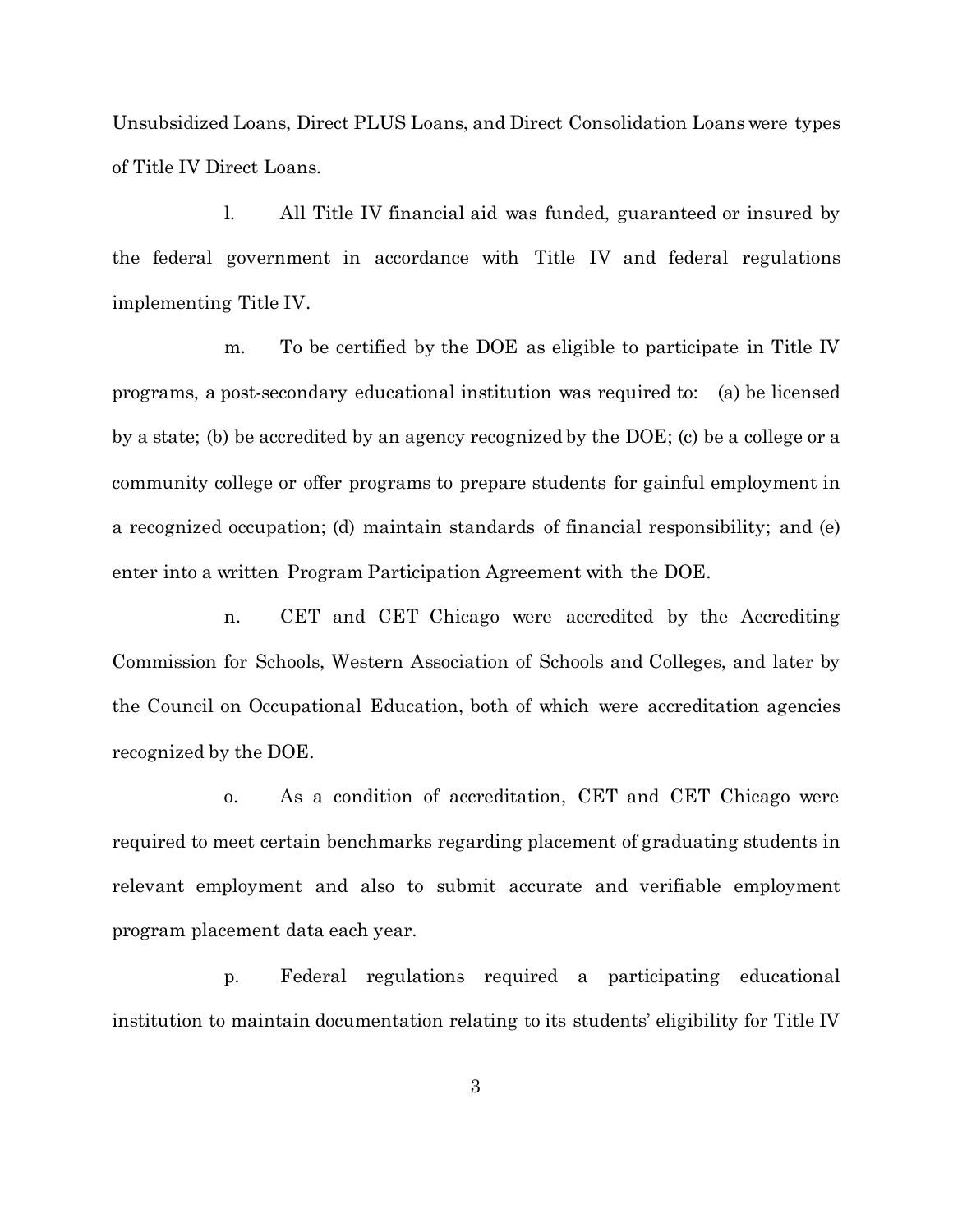assistance and its Title IV financial aid administration for three years after the academic year in which the financial aid was disbursed and make such records readily available for review and examination by the DOE or its authorized representative.

q. Students who requested federal financial aid were required to complete a Free Application for Federal Student Aid ("FAFSA") that related to the particular school year. The information required on the FAFSA included the student's name, social security number, various financial data, and whether the applicant would have a high school diploma or high school equivalency certificate, such as a General Educational Development ("GED") certificate, before the applicant began the school year.

r. Participating institutions were subject to termination from Title IV guaranteed and insured loan programs if the default rate for their students was consistently above a percentage determined by the DOE.

s. To be eligible to receive Title IV aid, a student was required to, among other things, (a) be at least a half-time student at an eligible post-secondary educational institution; (b) have a high school diploma or its recognized equivalent (e.g., a GED certificate) or obtain a passing score on an independently administered Ability to Benefit ("ATB") test; and (c) maintain satisfactory academic progress.

t. CET was initially certified to participate in Title IV programs and entered into a participation agreement with the DOE on May 1, 1986.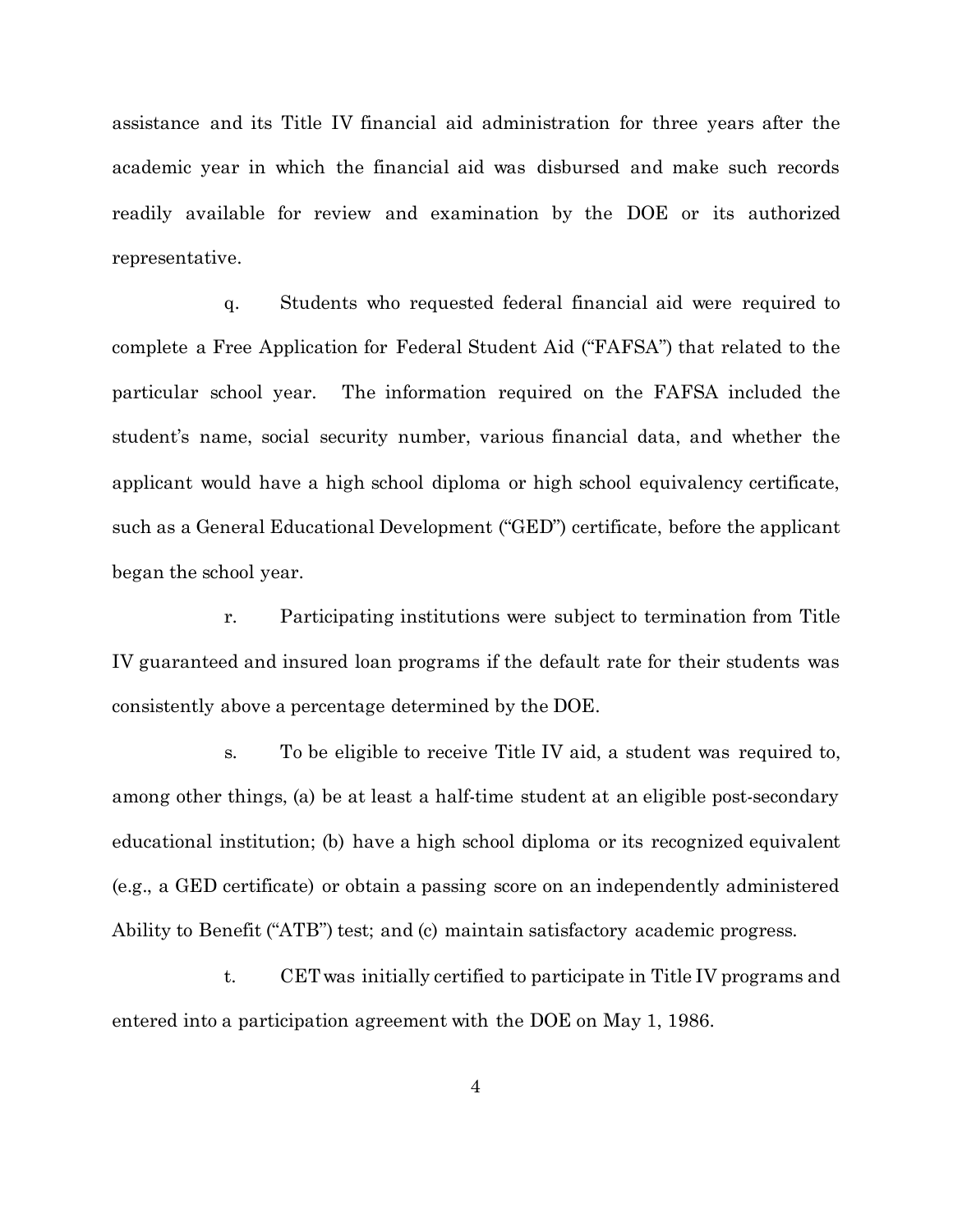2. Beginning no later than in or about 2005 and continuing until in or about September 2013, at Chicago, in the Northern District of Illinois, Eastern Division, and elsewhere,

## MARIE PICKETT, JANIE BLAKENEY, DEBORAH WILLIAMS, JENNY MORALES, TAMAURA BALARK, and HEATHER SMITH,

defendants herein, together with others known and unknown to the Grand Jury, did conspire to knowingly and willfully embezzle, misapply, steal, and obtain by fraud, false statements and forgery, funds, assets, and property provided and insured by the federal government, namely, federal grants and loans provided by the United States Department of Education, in violation of Title 20, United States Code, Section 1097(a).

### **OVERVIEW OF THE CONSPIRACY**

3. It was part of the conspiracy that defendants PICKETT, BLAKENEY, WILLIAMS, MORALES, SMITH, and BALARK applied for and obtained millions of dollars in Title IV funds for CET Chicago and CET Chicago for students who were in fact ineligible to receive such funds by creating and causing to be created false and fraudulent FAFSA applications, high school diplomas, high school equivalency certificates, attendance records, examinations, and tests and causing the DOE to disburse financial aid, in the form of grants and loans, based on those false and fraudulent documents.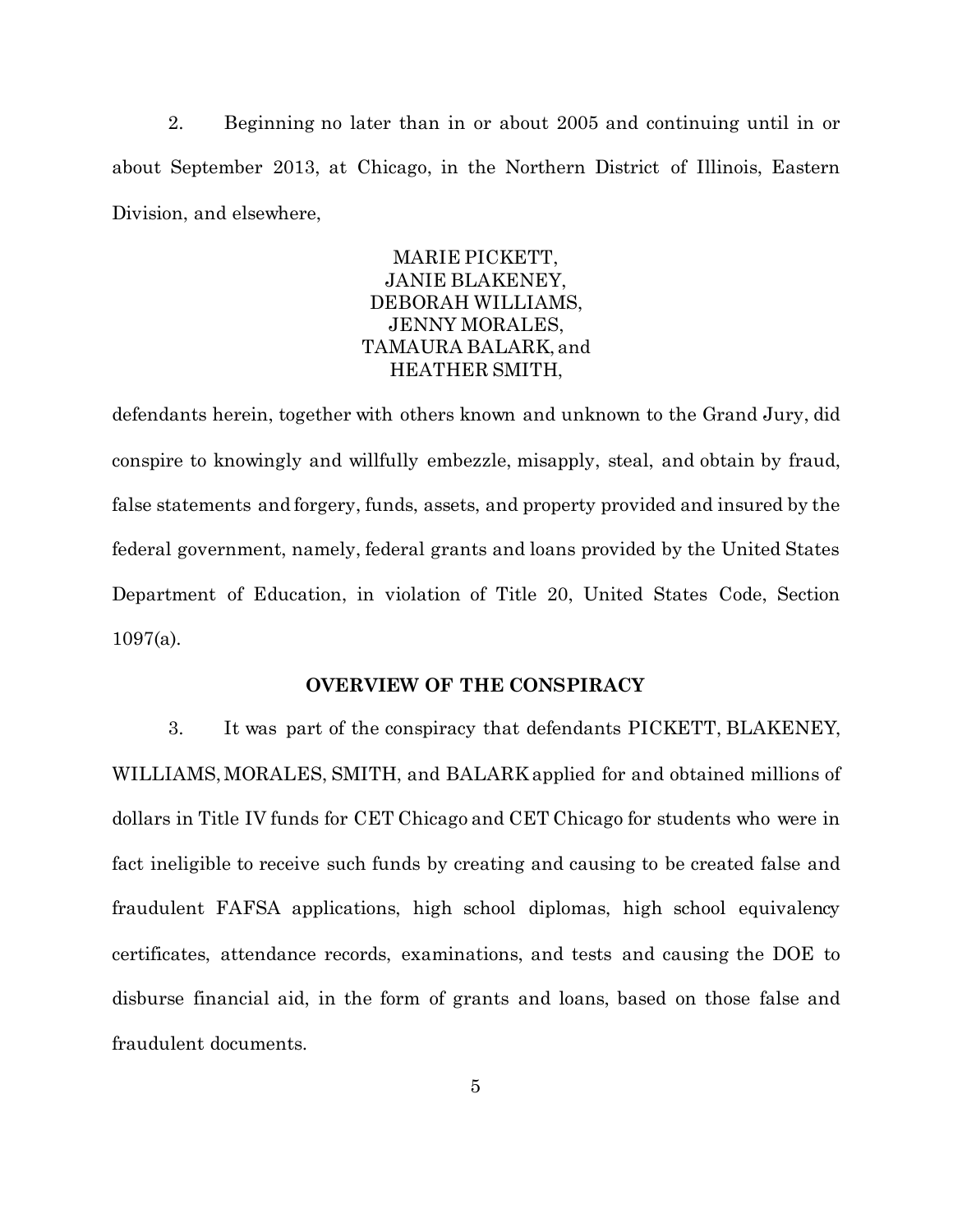4. It was part of the conspiracy that defendants PICKETT, BLAKENEY, WILLIAMS, and MORALES enrolled students at CET Chicago by using the social security numbers and government issued identification of students who had never appeared at CET Chicago to enroll, complete financial aid documents, attend classes, or complete exams or competencies ("fake students").

5. It was further part of the conspiracy that defendants PICKETT, BLAKENEY, WILLIAMS, and MORALES created or caused to be created false high school diplomas and high school equivalency certificates for fake students and other students they well knew had not in fact graduated from high school, obtained a high school equivalency certificate, or passed the ATB test and were therefore ineligible for Title IV funds, and placed the fraudulent documents in the CET student files.

6. It was further part of the conspiracy that defendants PICKETT, BLAKENEY, WILLIAMS, and MORALES created, signed, and submitted, and caused to be created, signed and submitted, false FAFSA and other financial aid documents for fake students and other students they well knew were in fact ineligible to receive such funds.

7. It was further part of the conspiracy that defendants PICKETT, SMITH, and BALARK falsified and caused to be falsified student attendance records by marking as present fake students and other students they well knew had not in fact attended classes, including by falsifying and causing to be falsified student attendance records for a student who was in fact deceased at the time the student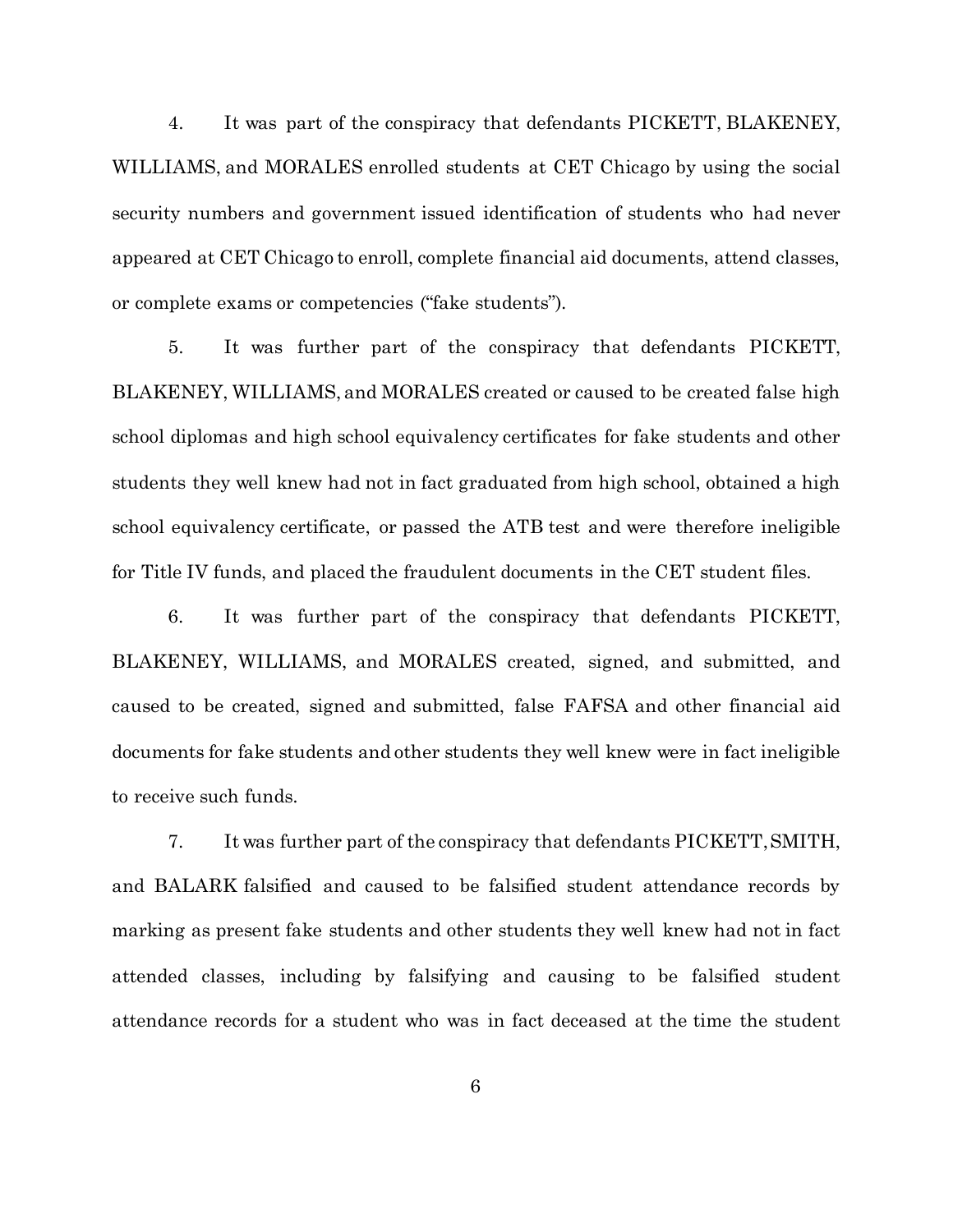purportedly attended classes at CET Chicago.

8. It was further part of the conspiracy that defendants PICKETT, BLAKENEY, WILLIAMS, MORALES, SMITH, and BALARK created and caused to be created fake and fictitious examinations and tests purportedly completed and passed by fake students and other CET Chicago students for the purpose of obtaining Title IV financial aid, well knowing that those students had not in fact passed the examinations and tests and were thus ineligible to receive such funds.

9. It was further part of the conspiracy that defendants PICKETT, BLAKENEY, and others falsified and caused to be falsified job placement verification forms by reporting the names and addresses of fake companies that purportedly employed fake students and other students, knowing that the companies did not exist and that the students were not employed by those fake companies, and further caused those falsified job placement verification forms to be submitted to the CET accreditation agencies to ensure CET maintained its eligibility for Title IV funds.

10. It was further part of the conspiracy that defendants PICKETT, BLAKENEY, WILLIAMS, MORALES, BALARK, and SMITH concealed, misrepresented, and hid and caused to be concealed, misrepresented, and hidden, the existence and purpose of the conspiracy and the acts done in furtherance of the conspiracy.

#### **OVERT ACTS**

11. To effect the object of the conspiracy, defendants PICKETT,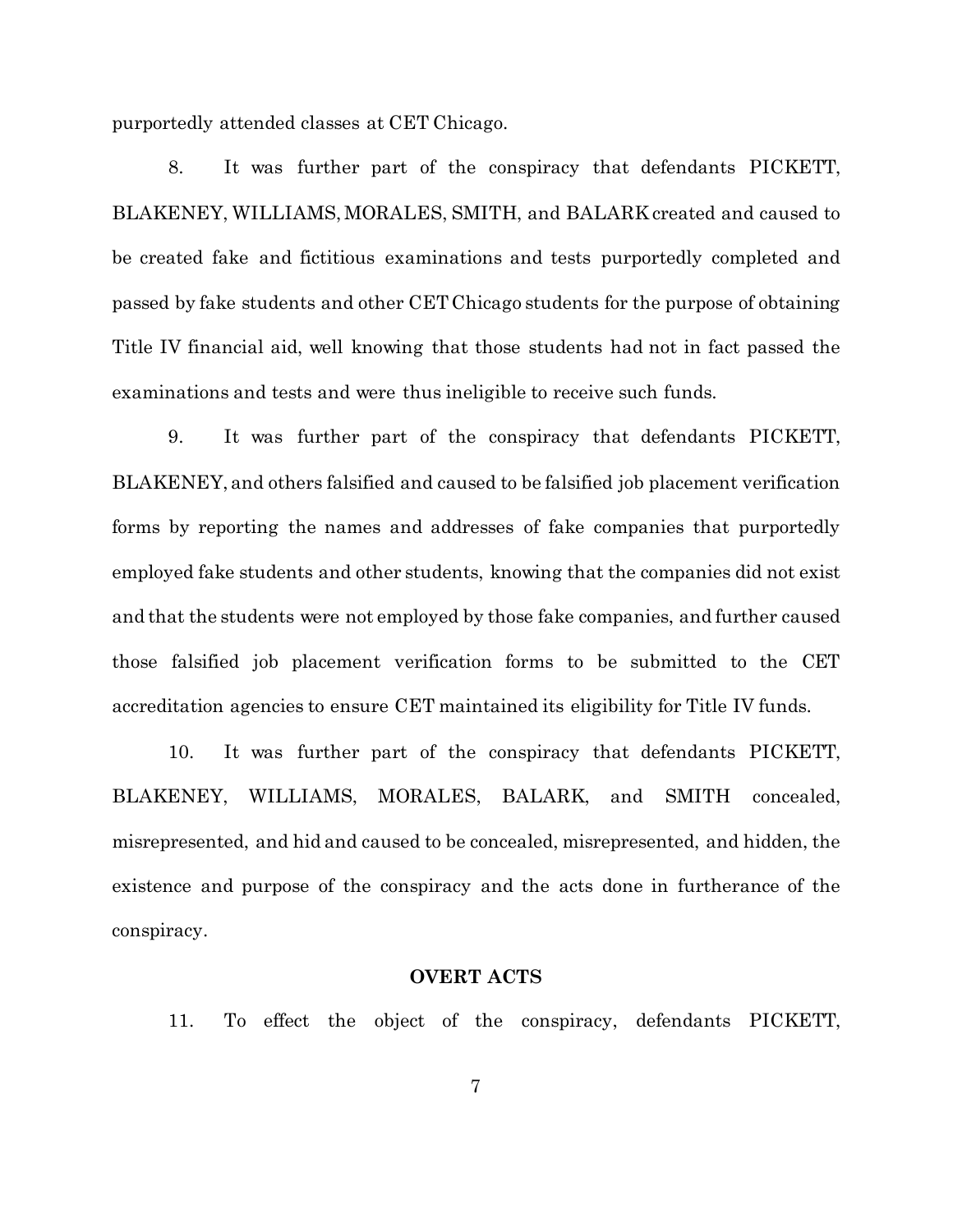BLAKENEY, WILLIAMS, MORALES, SMITH, and BALARK committed and caused to be committed the following overt acts, among others, at Chicago, in the Northern District of Illinois, and elsewhere:

a. On or about July 1, 2013, defendants PICKETT, BLAKENEY, WILLIAMS, and MORALES created or caused to be created a fraudulent and fictitious diploma purportedly issued to Student A on June 21, 2013 by a Chicago Public High School, indicating that Student A had graduated from high school on June 21, 2013, and placed the fictitious diploma in Student A's CET File.

b. On or about July 1, 2013, defendants PICKETT, BLAKENEY, WILLIAMS, and MORALES created or caused to be created a fraudulent and fictitious high school transcript verification form purportedly issued for Student B on June 28, 2013 by a Chicago Public High School, indicating that Student B had graduated from high school on June 15, 2012, and placed the fictitious transcript verification in Student B's CET File.

c. On or about July 24, 2013, defendants PICKETT, BLAKENEY, WILLIAMS, and MORALES created or caused to be created a fraudulent and fictitious diploma purportedly issued to Student C on June 12, 1998 by a Chicago Public High School, indicating that Student C had graduated from high school on June 12, 1998, and placed the fictitious diploma in Student C's CET File.

d. On or about July 1, 2013, defendants PICKETT, BLAKENEY, WILLIAMS, and MORALES caused to be filed with the DOE a false FAFSA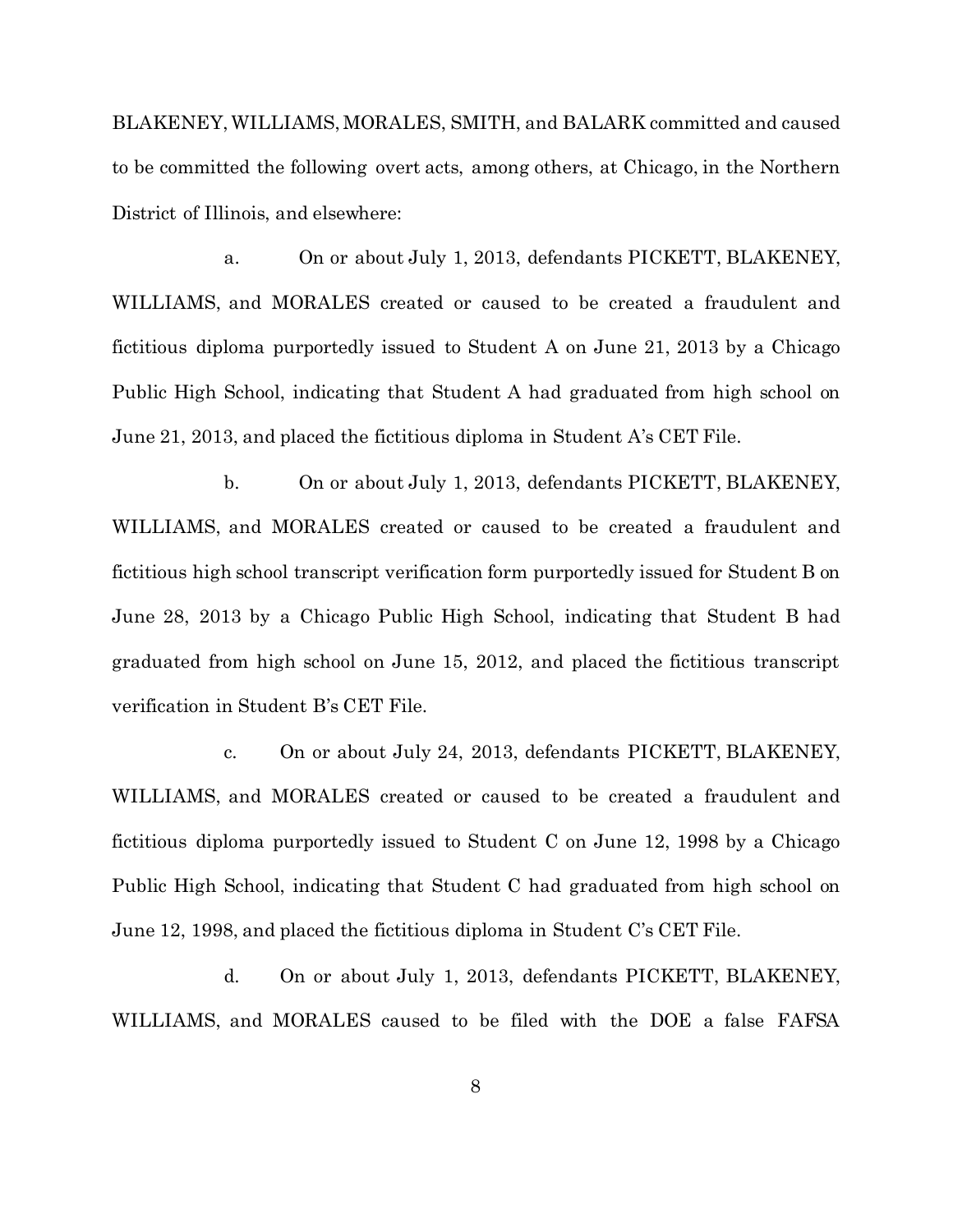requesting Title IV financial aid on behalf of Student A, knowing that Student A was ineligible for such financial aid because Student A had not graduated from high school, received a high school equivalency certificate, or passed the ATB test.

e. On or about July 1, 2013, defendants PICKETT, BLAKENEY, WILLIAMS, and MORALES caused to be filed with the DOE a false FAFSA requesting Title IV financial aid on behalf of Student B, knowing that Student B was ineligible for such financial aid because Student B had not graduated from high school, received a high school equivalency certificate, or passed the ATB test.

f. On or about July 26, 2013, defendants PICKETT, BLAKENEY, WILLIAMS, and MORALES caused to be filed with the DOE a false FAFSA requesting Title IV financial aid on behalf of Student C, knowing that Student C was ineligible for such financial aid because Student C had not graduated from high school or received a high school equivalency certificate, and had failed the ATB test.

g. On or about August 19, 2013, defendants PICKETT, BLAKENEY, WILLIAMS, MORALES, SMITH, and BALARK caused the creation of false and fictitious examinations and tests purportedly completed and passed by Student C and other students who had not in fact completed or passed the examinations or tests.

h. On or about August 24, 2013, defendants PICKETT, BLAKENEY, SMITH, and BALARK certified or caused to be certified false student attendance records for Student C and other ineligible students who had not in fact attended classes at CET Chicago.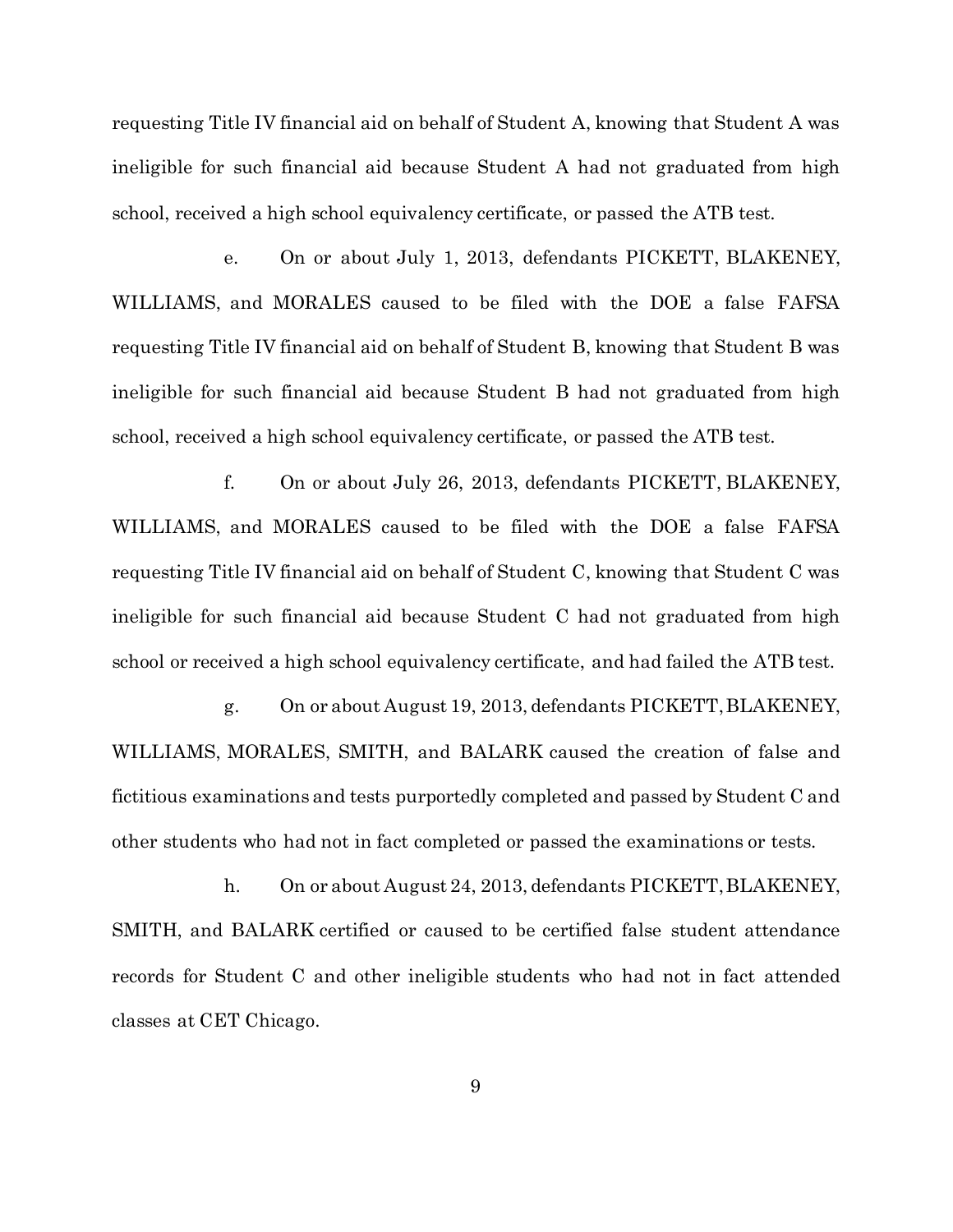All in violation of Title 18, United States Code, Section 371.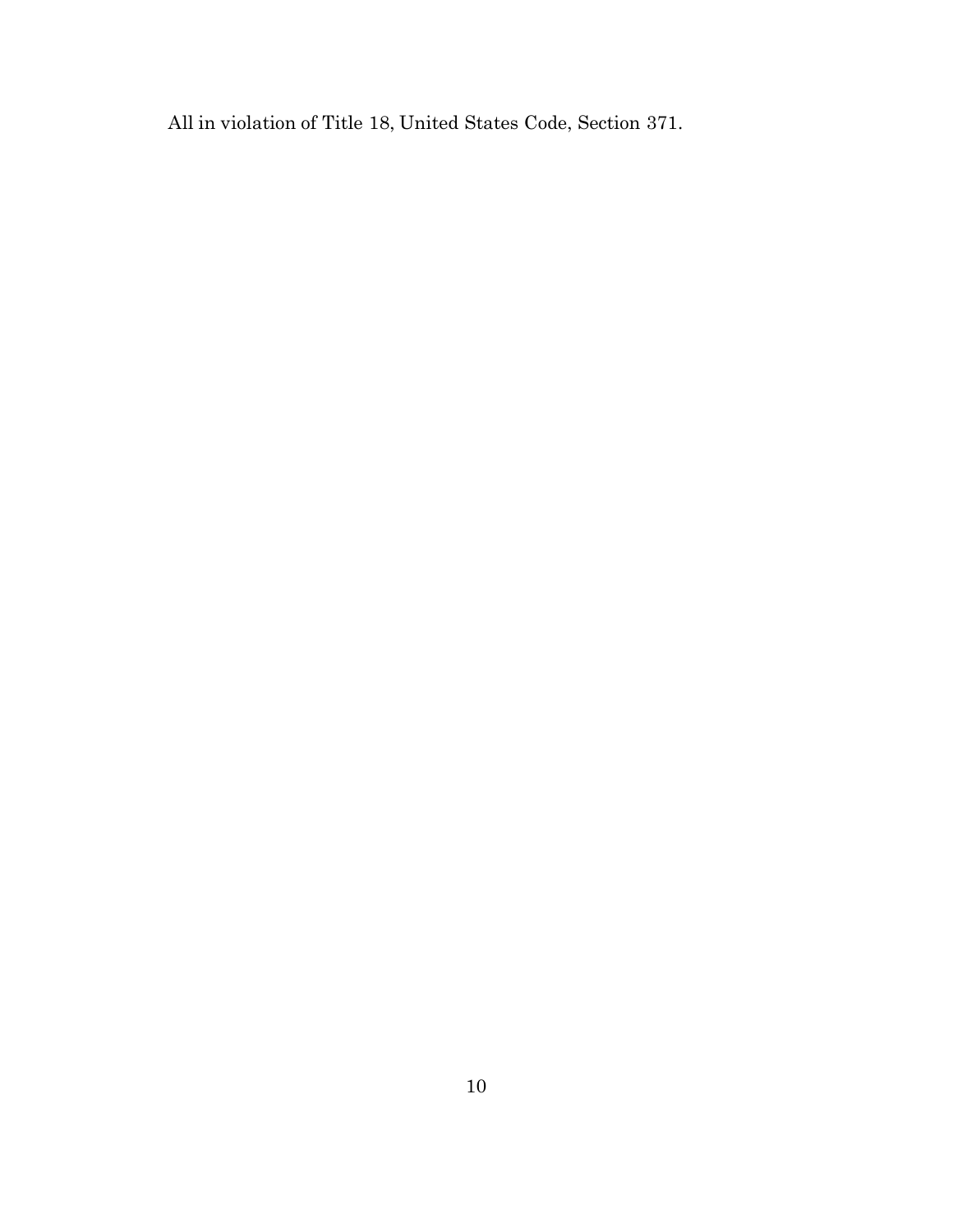#### **COUNT TWO**

The SPECIAL FEBRUARY 2017 GRAND JURY further charges:

1. The allegations contained in paragraphs 1 and 3 through 10 of Count One are incorporated here.

2. On or about August 14, 2013, at Chicago, in the Northern District of Illinois, Eastern Division, and elsewhere,

> MARIE PICKETT, JANIE BLAKENEY, DEBORAH WILLIAMS, JENNY MORALES, TAMAURA BALARK, and HEATHER SMITH,

defendants herein, did knowingly and willfully obtain by fraud and false statements funds of the United States Department of Education, namely, \$2,823 in Pell Grant funds for ineligible CET Chicago Student C;

In violation of Title 20, United States Code, Section 1097(a), and Title 18, United States Code, Section 2.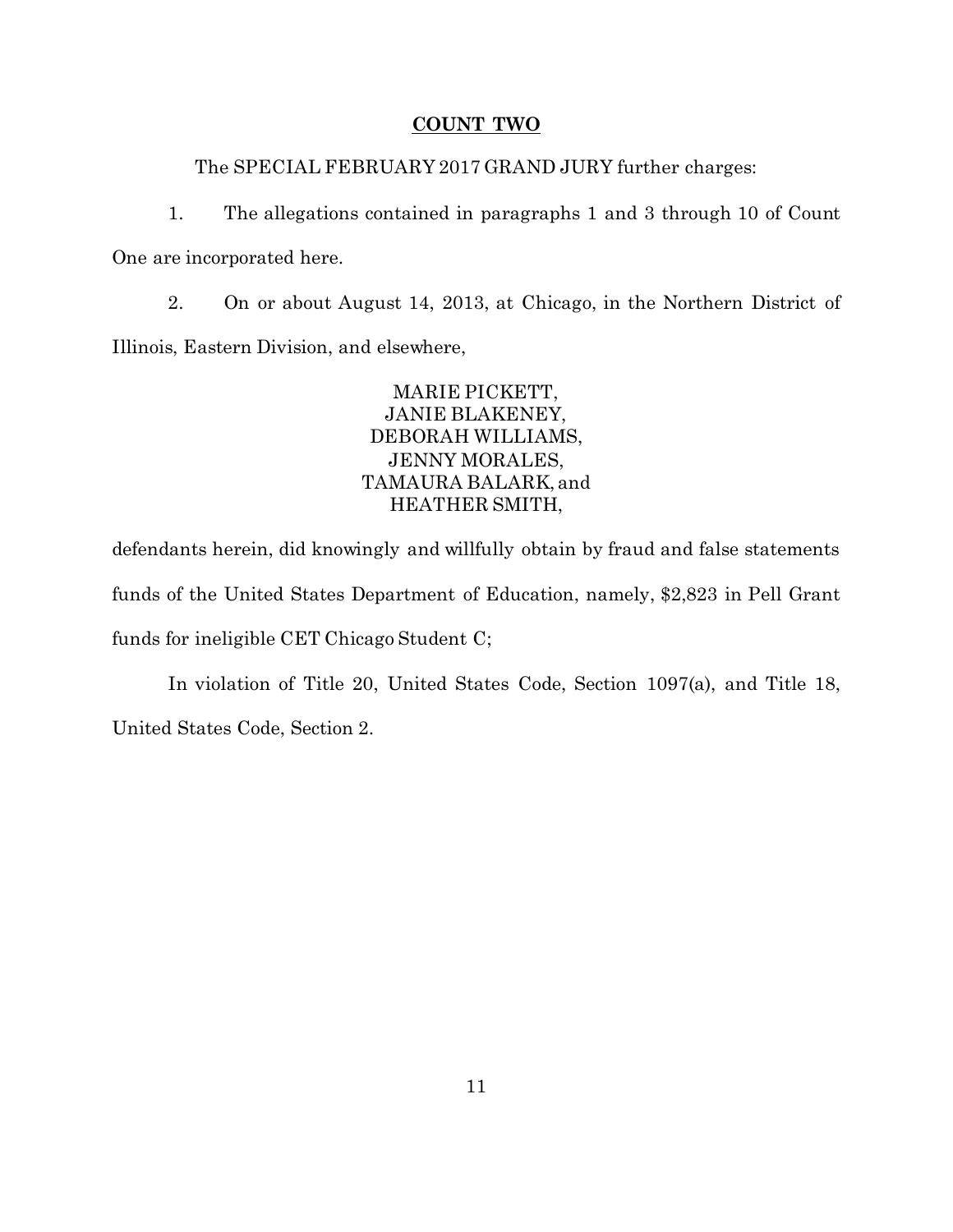#### **COUNTS THREE THROUGH FIVE**

The SPECIAL FEBRUARY 2017 GRAND JURY further charges:

1. The allegations in paragraph 1 of Count One are incorporated here.

2. Beginning no later than in or about 2005 and continuing until in or about September 2013, at Chicago, in the Northern District of Illinois, Eastern Division, and elsewhere,

> MARIE PICKETT, JANIE BLAKENEY, DEBORAH WILLIAMS, JENNYMORALES, TAMAURA BALARK, and HEATHER SMITH,

defendants herein, along with others known and unknown to the Grand Jury, knowingly devised, intended to devise, and participated in a scheme to defraud and to obtain money and property from the United States Department of Education by means of materially false and fraudulent pretenses, representations, and promises, which scheme is further described below.

3. It was part of the scheme that defendants PICKETT, BLAKENEY, WILLIAMS, MORALES, SMITH, and BALARK applied for and obtained millions of dollars in Title IV funds for CET Chicago and CET Chicago f students who were in fact ineligible to receive such funds by creating and causing to be created false and fraudulent FAFSA applications, high school diplomas, high school equivalency certificates, attendance records, examinations, and tests and causing the DOE to disburse financial aid, in the form of grants and loans, based on those false and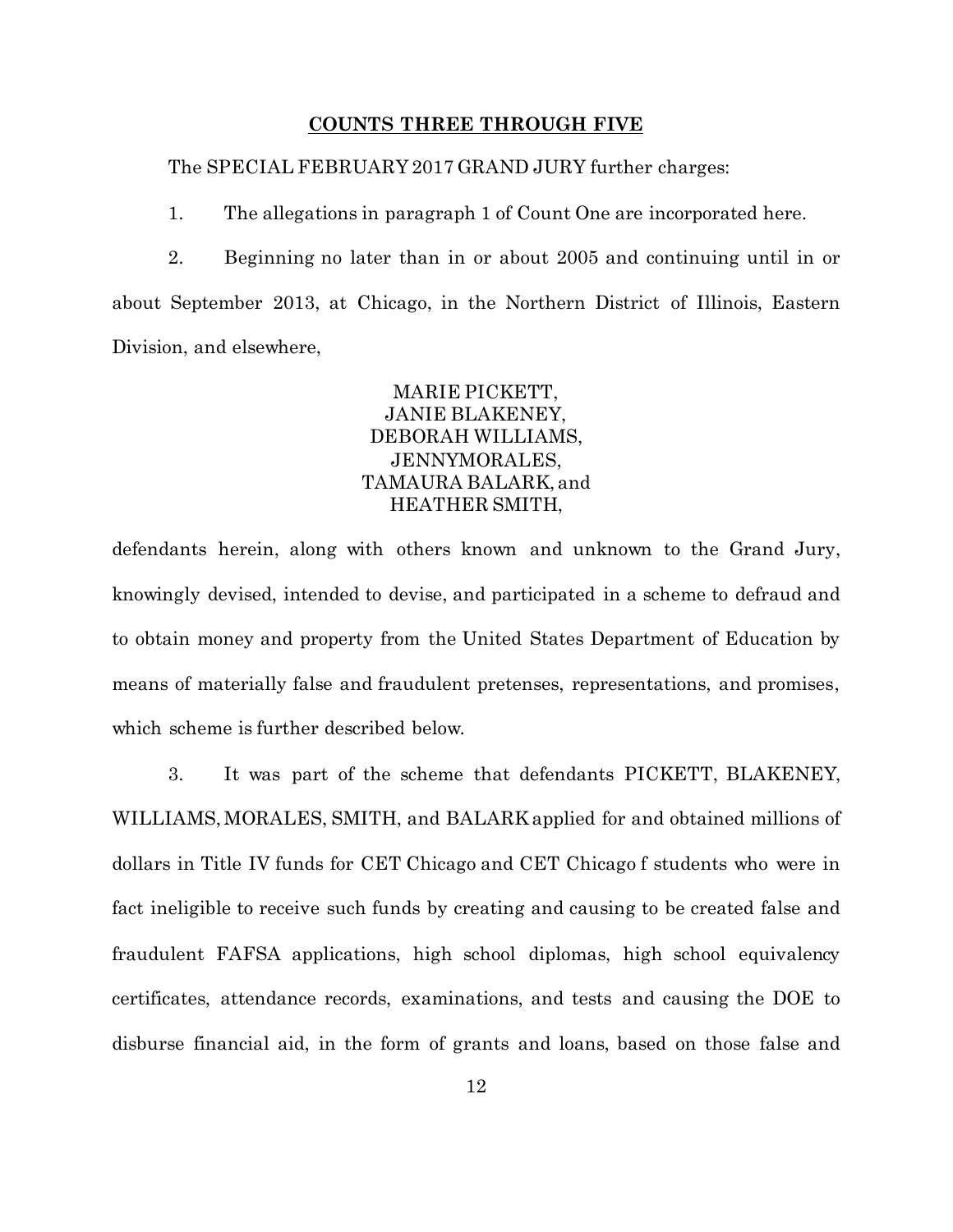fraudulent documents.

4. It was part of the conspiracy that defendants PICKETT, BLAKENEY, WILLIAMS, and MORALES enrolled students at CET Chicago by using the social security numbers and government issued identification of students who had never appeared at CET Chicago to enroll, complete financial aid documents, attend classes, or complete exams or competencies ("fake students").

5. It was further part of the scheme that defendants PICKETT, BLAKENEY, WILLIAMS, and MORALES created or caused to be created false high school diplomas and high school equivalency certificates for fake students and other students the defendants well knew had not in fact graduated from high school, obtained a high school equivalency certificate, or passed the ATB test and were therefore ineligible for Title IV funds, and placed the fake documents in the CET student files.

6. It was further part of the scheme that defendants PICKETT, BLAKENEY, WILLIAMS, and MORALES created, signed, and submitted, and caused to be created, signed and submitted, false FAFSA and other financial aid documents for fake students and other students they well knew were in fact ineligible to receive such funds.

7. It was further part of the scheme that defendants PICKETT, SMITH, and BALARK falsified and caused to be falsified student attendance records by marking as present fake students and other students they well knew had not in fact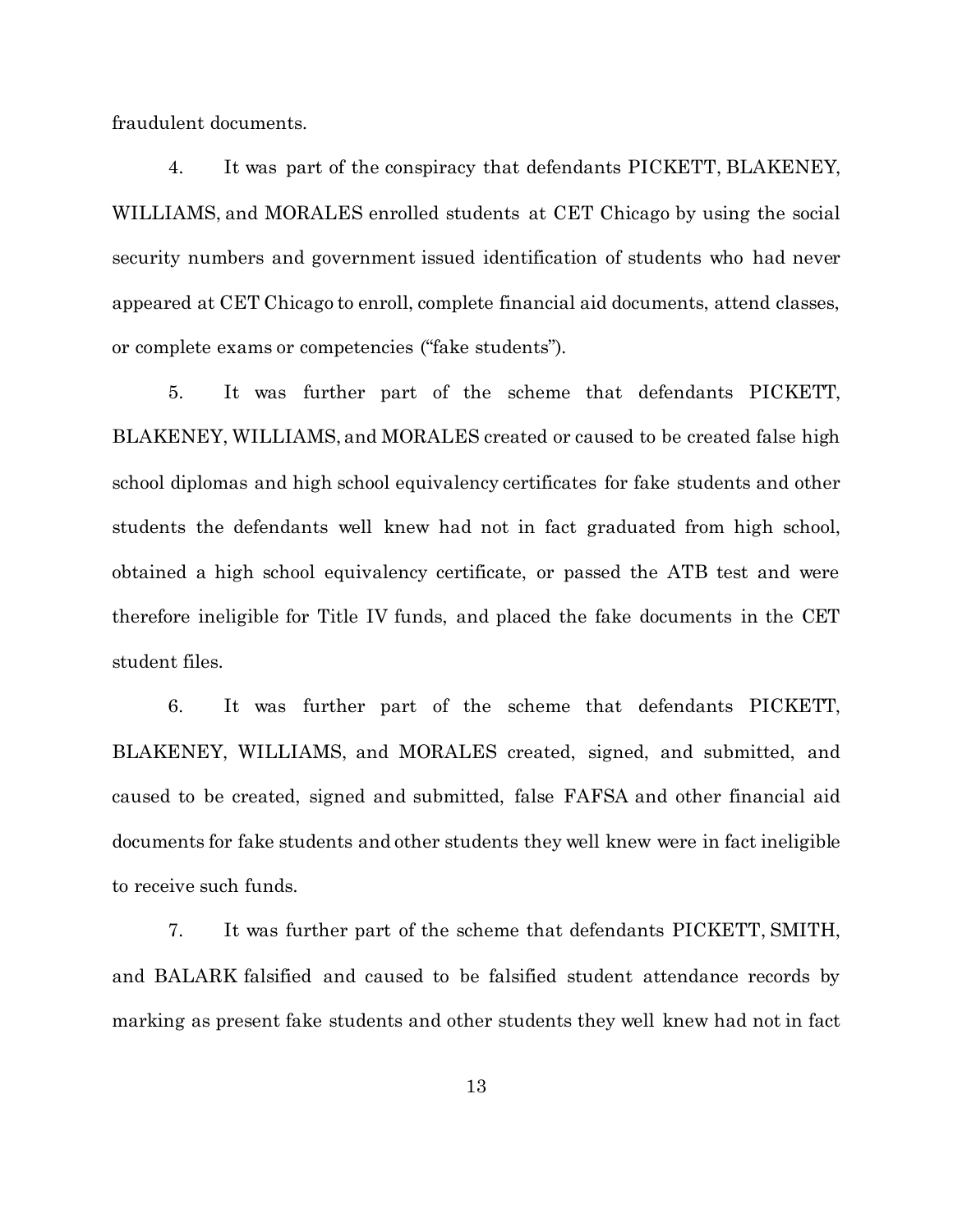attended class, including by falsifying and causing to be falsified student attendance records for a student who was in fact deceased at the time the student purportedly attended classes at CET Chicago.

8. It was further part of the scheme that defendants PICKETT, BLAKENEY, WILLIAMS, MORALES, SMITH, and BALARK created and caused to be created fake and fictitious examinations and tests purportedly completed and passed by fake students and other CET Chicago students for the purpose of obtaining Title IV financial aid, well knowing that those students had not in fact passed the examinations and tests and were thus ineligible to receive such funds.

9. It was further part of the scheme that defendants PICKETT, BLAKENEY, and others falsified and caused to be falsified job placement verification forms by reporting the names and addresses of fake companies that purportedly employed fake students and other CET Chicago students, knowing that the companies did not exist and that the students were not employed by those fake companies, and further caused those falsified job placement verification forms to be submitted to the CET accreditation agencies to ensure CET maintained its eligibility for Title IV funds.

10. It was further part of the scheme that defendants PICKETT, BLAKENEY, WILLIAMS, MORALES, BALARK, and SMITH concealed, misrepresented, and hid and caused to be concealed, misrepresented, and hidden, the existence and purpose of the conspiracy and the acts done in furtherance of the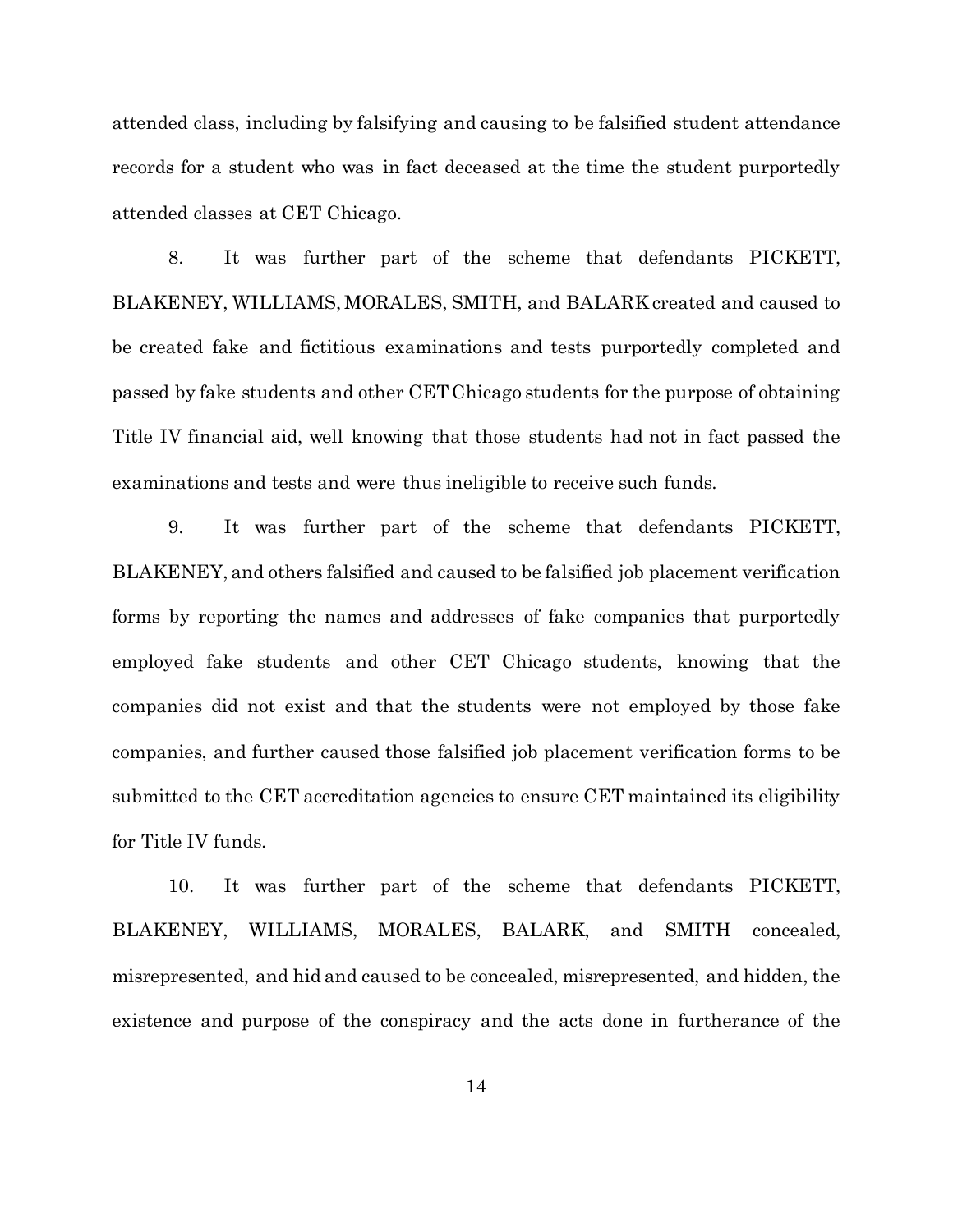conspiracy.

11. On or about the dates set forth below as to each defendant, in the Northern District of Illinois, Eastern Division, and elsewhere,

## MARIE PICKETT, JANIE BLAKENEY, DEBORAH WILLIAMS, JENNY MORALES, TAMAURA BALARK, and HEATHER SMITH,

defendants herein, for the purpose of executing the above-described scheme, knowingly transmitted and caused to be transmitted by means of wire communication in interstate commerce, certain writings, signs, and signals, namely, interstate wire transfers of Title IV funds processed from the United States Department of Treasury in Philadelphia, Pennsylvania to the Federal Reserve Bank in Minneapolis, Minnesota, and finally to an account in the name of CET at Wells Fargo Bank N.A., more specifically described below, each wire transfer representing a single Count of this Indictment:

| Count: | Defendants             | Date of Wire  | Amount of Transfer from the        |
|--------|------------------------|---------------|------------------------------------|
|        |                        | Transfer:     | U.S. Department of Education:      |
| 3      | MARIE PICKETT,         | July 12, 2013 | \$205,411, which transfer included |
|        | <b>JANIE BLAKENEY,</b> |               | \$2,823 in Pell Grant funds for    |
|        | DEBORAH WILLIAMS,      |               | ineligible CET Chicago Student B   |
|        | <b>JENNY MORALES,</b>  |               |                                    |
|        | TAMAURA BALARK, and    |               |                                    |
|        | <b>HEATHER SMITH</b>   |               |                                    |
|        |                        |               |                                    |
|        |                        |               |                                    |